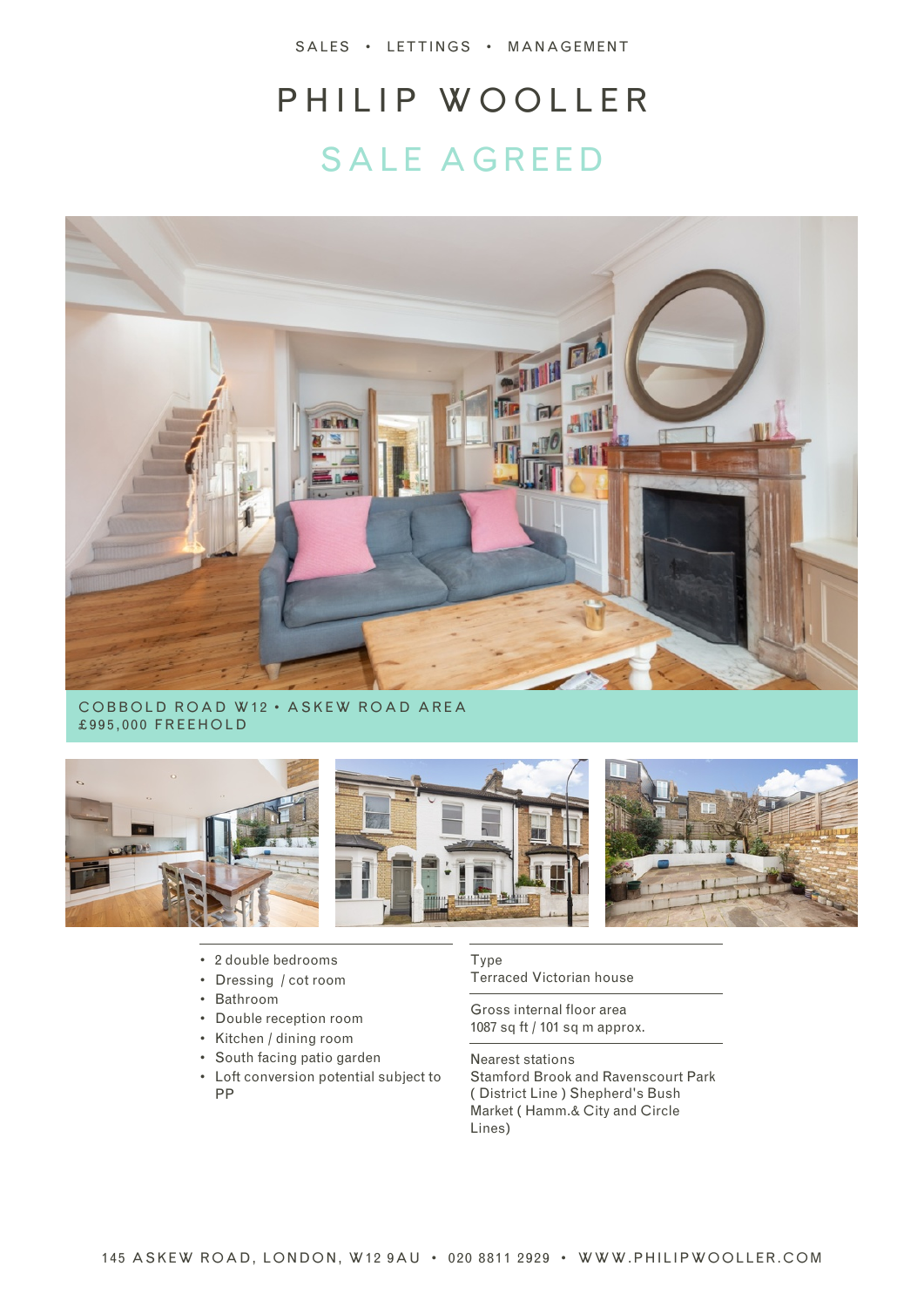SALES • LETTINGS • MANAGEMENT

### PHILIP WOOLLER SALE AGREED

#### Cobbold Road, W12

Approximate Gross Internal Area 101 sq m / 1087 sq ft



**GROUND FLOOR** 

**FIRST FLOOR** 

Floor Plan produced for Philip Wooller by Mays Floorplans ©. Tel 020 3397 4594 Illustration for identification purposes only, not to scale All measurements are maximum, and include wardrobes and window bays where applicable